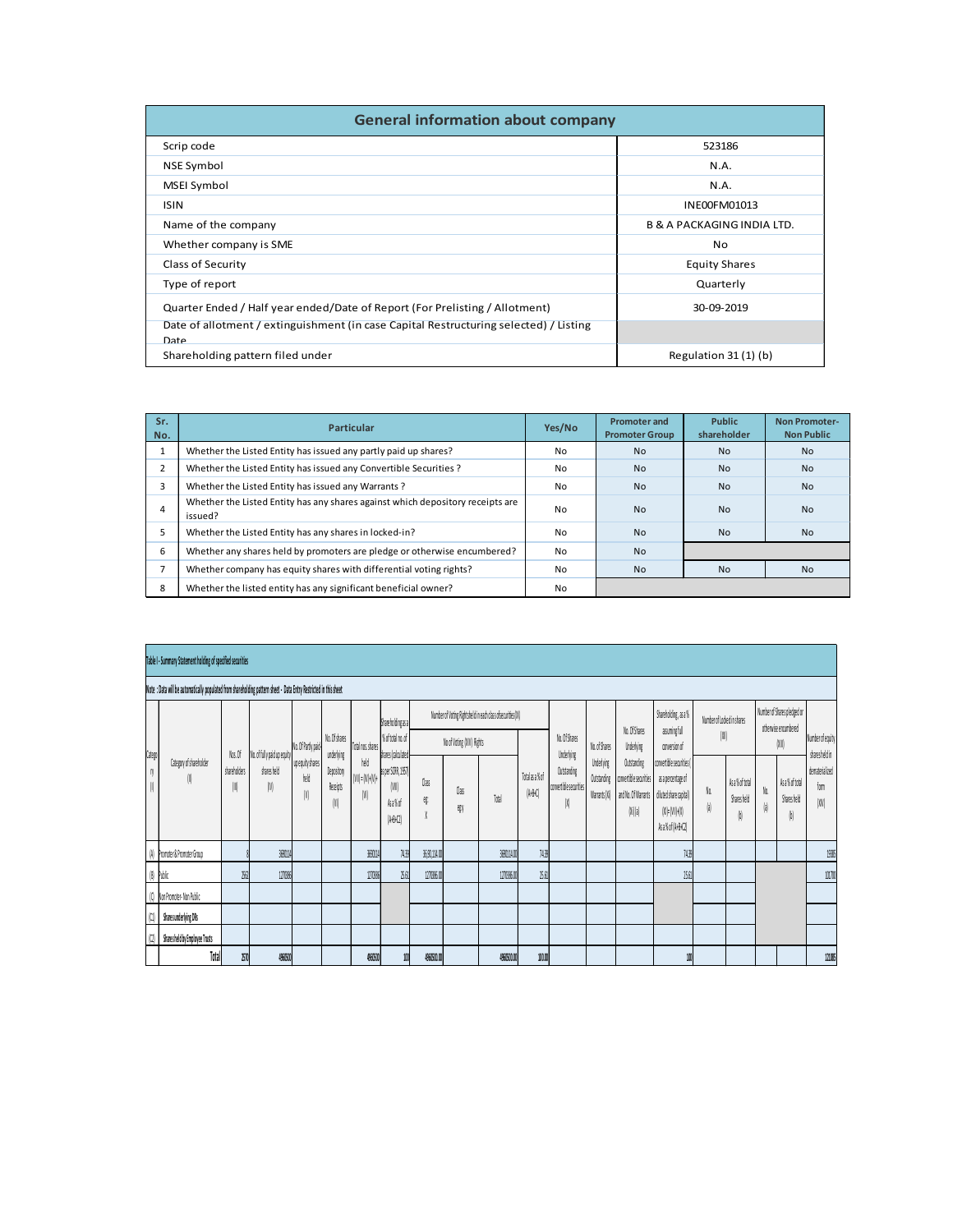| Category & Name<br>of the<br>Shareholders<br>$\left( 1\right)$                                                                                                              | Nos. Of<br>shareholders<br>$\langle 01 \rangle$ | held<br>(10)            | No. of fully paid No. Of Partly paid-<br>up equity shares up equity shares<br>held<br>(V) | No. Of shares<br>underlying<br>Depository<br>Receipts<br>(VI)                                                                  | Total nos. shares<br>held<br>$[VII] = [IV] + [V] +$<br>(VI) | Shareholding as a<br>% of total no. of<br>shares (calculated<br>as per SCRR, 1957)<br>(VIII)<br>As a % of<br>$(A+B+C2)$ | Class<br>eg:<br>$\chi$   | Number of Voting Rights held in each class of securities(IX)<br>No of Voting (XIV) Rights<br>Class<br>egy | Total              | Total as<br>a% of<br>Total<br>Voting<br>rights | $\mathsf{No}.\mathsf{OfShares}$<br>Underlying<br>Outstanding<br>convertible<br>securities<br>(X) | No. of Shares<br>Underlying<br>Outstanding<br>Warrants (Xi) | No. Of Shares<br>Underlying<br>Outstanding<br>convertible<br>securities and No<br>Of Warrants | Shareholding, as a 9<br>assuming full<br>conversion of<br>convertible securities<br>( as a percentage of<br>diluted share capital)<br>$(XI) = (VII)+(X)$ | No.<br>$\mathsf{a}$ | Number of Locked in shares<br>(XII)<br>As a % of<br>total Shares<br>held | Number of Shares pledged or<br>otherwise encumbered<br>(XIII)<br>No.<br> a | As a % of total<br>Shares held<br>[b] | Number of equity<br>shares held in<br>dematerialized<br>form<br>(XIV) |
|-----------------------------------------------------------------------------------------------------------------------------------------------------------------------------|-------------------------------------------------|-------------------------|-------------------------------------------------------------------------------------------|--------------------------------------------------------------------------------------------------------------------------------|-------------------------------------------------------------|-------------------------------------------------------------------------------------------------------------------------|--------------------------|-----------------------------------------------------------------------------------------------------------|--------------------|------------------------------------------------|--------------------------------------------------------------------------------------------------|-------------------------------------------------------------|-----------------------------------------------------------------------------------------------|----------------------------------------------------------------------------------------------------------------------------------------------------------|---------------------|--------------------------------------------------------------------------|----------------------------------------------------------------------------|---------------------------------------|-----------------------------------------------------------------------|
| A Table II - Statement showing shareholding pattern of the Promoter and Promoter Group                                                                                      |                                                 |                         |                                                                                           |                                                                                                                                |                                                             |                                                                                                                         |                          |                                                                                                           |                    |                                                |                                                                                                  |                                                             | $(Xi)$ (a)                                                                                    | As a % of (A+B+C2)                                                                                                                                       |                     | (b)                                                                      |                                                                            |                                       |                                                                       |
| $(1)$ Indian<br>Individuals/Hindu undivided Family<br>Central Government/State Government(s)<br>(b)                                                                         |                                                 | 25789                   |                                                                                           |                                                                                                                                | 25785                                                       | 0.52                                                                                                                    | 25785.0                  |                                                                                                           | 25785              | 0.52                                           |                                                                                                  |                                                             |                                                                                               | 057                                                                                                                                                      |                     |                                                                          |                                                                            |                                       | 1938                                                                  |
| (d)  <br><b>Financial Institutions/Banks</b><br>(d)<br>Any Other (specify)<br>Sub-Total (A)(1)                                                                              |                                                 | 3564329<br>3590114      |                                                                                           |                                                                                                                                | 3564329<br>3590114                                          | 71.85<br>72.37                                                                                                          | 3564329.00<br>3590114.00 |                                                                                                           | 3564329<br>3590114 | 71.85<br>72.37                                 |                                                                                                  |                                                             |                                                                                               | 71.85<br>7237                                                                                                                                            |                     |                                                                          |                                                                            |                                       | 1938                                                                  |
| $(2)$ Foreign<br>Individuals (NonResident Individuals/ Foreign<br>ndividuals)                                                                                               |                                                 |                         |                                                                                           |                                                                                                                                |                                                             |                                                                                                                         |                          |                                                                                                           |                    |                                                |                                                                                                  |                                                             |                                                                                               |                                                                                                                                                          |                     |                                                                          |                                                                            |                                       |                                                                       |
| (b)<br>Government<br>nstitutions<br>(d) Foreign Portfolio Investor                                                                                                          |                                                 |                         |                                                                                           |                                                                                                                                |                                                             |                                                                                                                         |                          |                                                                                                           |                    |                                                |                                                                                                  |                                                             |                                                                                               |                                                                                                                                                          |                     |                                                                          |                                                                            |                                       |                                                                       |
| e) Any Other (specify)<br>Sub-Total (A)(2                                                                                                                                   |                                                 | 100000<br>$10000$       |                                                                                           |                                                                                                                                | 100000<br>100000                                            | 2.02<br>2.02                                                                                                            | 100000.00<br>100000.0    |                                                                                                           | 100000<br>100000   | 2.02<br>20                                     |                                                                                                  |                                                             |                                                                                               | 2.02<br>2.02                                                                                                                                             |                     |                                                                          |                                                                            |                                       |                                                                       |
| Total Shareholding of Promoter and Promoter Group<br>$(A) = (A)(1) + (A)(2)$<br>Details of Shares which remain unclaimed for Promoter & Promoter Group                      |                                                 | 3690114                 |                                                                                           |                                                                                                                                | 3690114                                                     | M.39                                                                                                                    | 3690114.00               |                                                                                                           | 3690114            | M <sub>3</sub>                                 |                                                                                                  |                                                             |                                                                                               | 7439                                                                                                                                                     |                     |                                                                          |                                                                            |                                       | 19385                                                                 |
| Table III - Statement showing shareholding<br> <br>  pattern of the Public shareholder<br>(1) Institutions                                                                  |                                                 |                         |                                                                                           | Note: Kindly show details of shareholders having more than one percentage of total no of shares. Please refer software manual. |                                                             |                                                                                                                         |                          |                                                                                                           |                    |                                                |                                                                                                  |                                                             |                                                                                               |                                                                                                                                                          |                     |                                                                          |                                                                            |                                       |                                                                       |
| Mutual Funds<br>$\left[ a\right]$<br>(b) <u>Venture Capital Funds</u>                                                                                                       |                                                 |                         |                                                                                           |                                                                                                                                |                                                             |                                                                                                                         |                          |                                                                                                           |                    |                                                |                                                                                                  |                                                             |                                                                                               |                                                                                                                                                          |                     |                                                                          |                                                                            |                                       |                                                                       |
| Alternate Investment Funds<br>(d) Foreign Venture Capital Investors<br>(e) Foreign Portfolio Investors                                                                      |                                                 |                         |                                                                                           |                                                                                                                                |                                                             |                                                                                                                         |                          |                                                                                                           |                    |                                                |                                                                                                  |                                                             |                                                                                               |                                                                                                                                                          |                     |                                                                          |                                                                            |                                       |                                                                       |
| (f) Financial Institutions/Banks<br>(g) Insurance Companies<br>(h) Provident Funds/Pension Funds                                                                            |                                                 | 300000                  |                                                                                           |                                                                                                                                | 30000                                                       | 6.05                                                                                                                    | 30000                    |                                                                                                           | 30000              | 6.05                                           |                                                                                                  |                                                             |                                                                                               | 6.05                                                                                                                                                     |                     |                                                                          |                                                                            |                                       |                                                                       |
| (i) Any Other (specify)<br>Sub-Total (B)(1)                                                                                                                                 |                                                 | 30000                   |                                                                                           |                                                                                                                                | 30000                                                       | 6.05                                                                                                                    | 300000                   |                                                                                                           | 300000             | 6.05                                           |                                                                                                  |                                                             |                                                                                               | 6.05                                                                                                                                                     |                     |                                                                          |                                                                            |                                       |                                                                       |
| Central Government/ State Government(s)/<br>$\begin{array}{ c c }\n\hline\n\end{array}$ President of India<br>Sub-Total (B)(2)                                              |                                                 |                         |                                                                                           |                                                                                                                                |                                                             |                                                                                                                         |                          |                                                                                                           |                    |                                                |                                                                                                  |                                                             |                                                                                               |                                                                                                                                                          |                     |                                                                          |                                                                            |                                       |                                                                       |
| (3) <mark>Non-institutions</mark><br>Individuals -<br>i.Individual shareholders holding nominal share                                                                       |                                                 |                         |                                                                                           |                                                                                                                                |                                                             |                                                                                                                         |                          |                                                                                                           |                    |                                                |                                                                                                  |                                                             |                                                                                               |                                                                                                                                                          |                     |                                                                          |                                                                            |                                       |                                                                       |
| (a(i)) <b>capital up to Rs. 2 lakhs.</b><br>Individuals -<br>ii. Individual shareholders holding nominal share<br>(a(ii)) capital in excess of Rs. 2 lakhs.                 |                                                 | 2552<br>557989<br>26297 |                                                                                           |                                                                                                                                | 557989<br>26297                                             | 11.25<br>0.53                                                                                                           | 557989<br>26297          |                                                                                                           | 557989<br>26297    | 11.25<br>0.53                                  |                                                                                                  |                                                             |                                                                                               | 11.25<br>053                                                                                                                                             |                     |                                                                          |                                                                            |                                       | 61503<br>26297                                                        |
| NBFCs registered with RBI<br>$\left( 0\right)$<br><b>Employee Trusts</b><br>(d)                                                                                             |                                                 |                         |                                                                                           |                                                                                                                                |                                                             |                                                                                                                         |                          |                                                                                                           |                    |                                                |                                                                                                  |                                                             |                                                                                               |                                                                                                                                                          |                     |                                                                          |                                                                            |                                       |                                                                       |
| Overseas Depositories (holding DRs) (balancing<br>figure)<br>Any Other (specify)                                                                                            |                                                 | 386100                  |                                                                                           |                                                                                                                                | 386100                                                      | 7.78                                                                                                                    | 386100                   |                                                                                                           | 386100             | 7.78                                           |                                                                                                  |                                                             |                                                                                               | 7.78                                                                                                                                                     |                     |                                                                          |                                                                            |                                       | 13900                                                                 |
| Sub-Total (B)(3)<br>Total Public Shareholding (B)=(B)(1)+(B)(2)+(B)(3)                                                                                                      | 2561<br>2562                                    | 970386<br>1270386       |                                                                                           |                                                                                                                                | 970386<br>1270386                                           | 19.56<br>25.61                                                                                                          | 970386.00<br>1270386.00  |                                                                                                           | 970386<br>1270386  | 19.56<br>25.61                                 |                                                                                                  |                                                             |                                                                                               | 19.56<br>25.61                                                                                                                                           |                     |                                                                          |                                                                            |                                       | 101700<br>101700                                                      |
| Details of the shareholders acting as persons in Concert for Public<br>Details of Shares which remain unclaimed for Public                                                  |                                                 |                         |                                                                                           |                                                                                                                                |                                                             |                                                                                                                         |                          |                                                                                                           |                    |                                                |                                                                                                  |                                                             |                                                                                               |                                                                                                                                                          |                     |                                                                          |                                                                            |                                       |                                                                       |
| C Table IV - Statement showing shareholding pattern of the Non Promoter- Non Public shareholder                                                                             |                                                 |                         |                                                                                           |                                                                                                                                |                                                             |                                                                                                                         |                          |                                                                                                           |                    |                                                |                                                                                                  |                                                             |                                                                                               |                                                                                                                                                          |                     |                                                                          |                                                                            |                                       |                                                                       |
| Custodian/DR Holder - Name of DR Holders (If<br>$(1)$ <i>krailable</i><br><b>Employee Benefit Trust (under SEBI (Share based</b><br>(2) Employee Benefit) Regulations, 2014 |                                                 |                         |                                                                                           |                                                                                                                                |                                                             |                                                                                                                         |                          |                                                                                                           |                    |                                                |                                                                                                  |                                                             |                                                                                               |                                                                                                                                                          |                     |                                                                          |                                                                            |                                       |                                                                       |
| Total NonPromoter- Non Public Shareholding<br>$(C) = (C)(1) + (C)(2)$                                                                                                       |                                                 |                         |                                                                                           |                                                                                                                                |                                                             |                                                                                                                         |                          |                                                                                                           |                    |                                                |                                                                                                  |                                                             |                                                                                               |                                                                                                                                                          |                     |                                                                          |                                                                            |                                       |                                                                       |
| Total (A+B+C2)                                                                                                                                                              | 2570                                            | 4960500                 |                                                                                           |                                                                                                                                | 4960500                                                     | 100.00                                                                                                                  | 4960500.00               |                                                                                                           | 4960500            | 100.00                                         |                                                                                                  |                                                             |                                                                                               | 100.00                                                                                                                                                   |                     |                                                                          |                                                                            |                                       | 121085                                                                |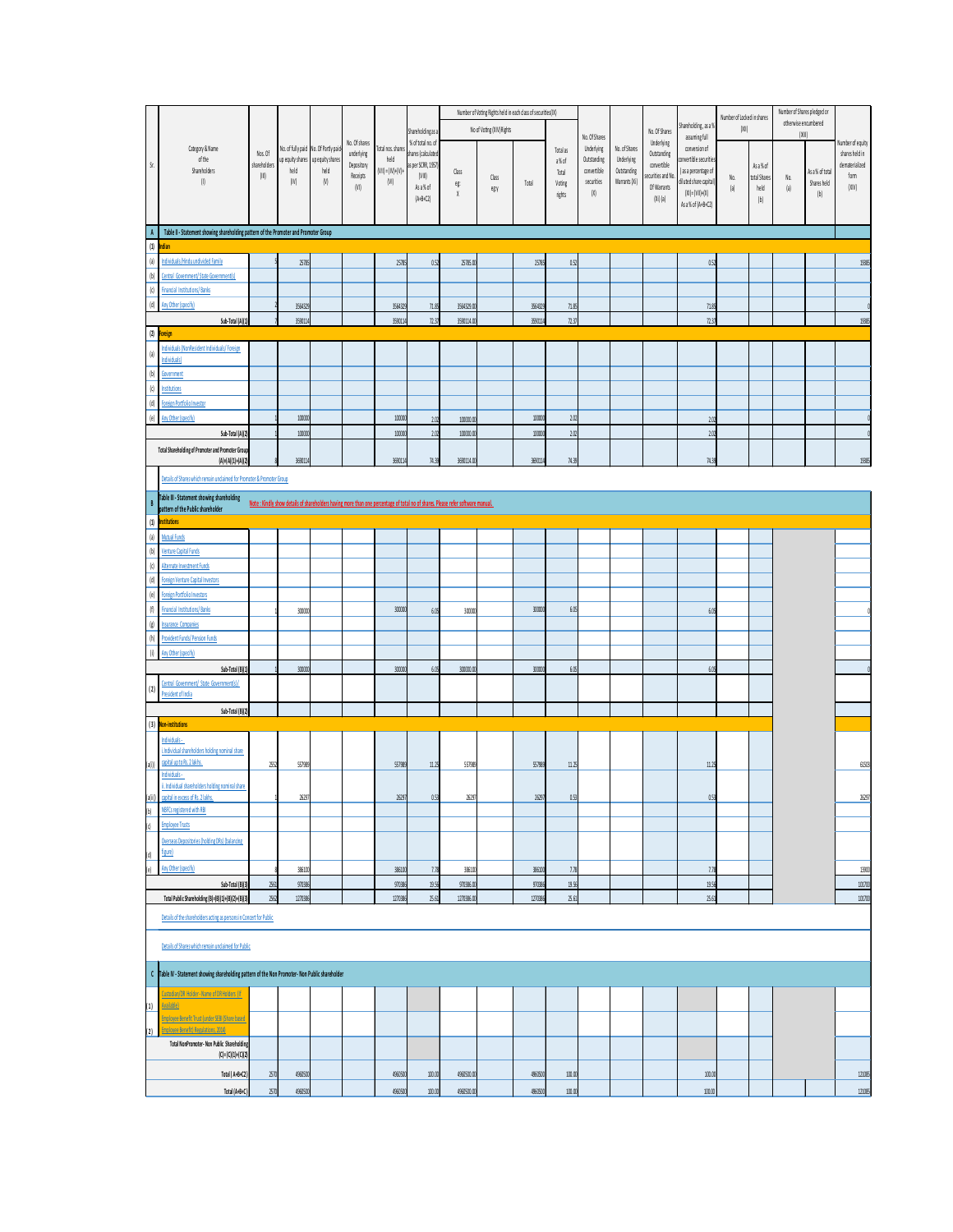| Searial      | Name<br>of the                             | PAN            | No. of fully                          | Total nos. shares<br>held   | Shareholding<br>as a % of total<br>no. of shares<br>(calculated as |                      | Number of Voting Rights held in each class of<br>securities<br>No of Voting (XIV) Rights | Total as                                   | No. Of Shares<br>Underlying<br>Outstanding<br>convertible | Shareholding, as a %<br>assuming full<br>conversion of<br>convertible                                         | Number of<br>equity shares<br>held in                                                  | Reason for not                       |                  |
|--------------|--------------------------------------------|----------------|---------------------------------------|-----------------------------|--------------------------------------------------------------------|----------------------|------------------------------------------------------------------------------------------|--------------------------------------------|-----------------------------------------------------------|---------------------------------------------------------------------------------------------------------------|----------------------------------------------------------------------------------------|--------------------------------------|------------------|
| No.          | Shareholders<br>$\left( \mathsf{l}\right)$ | (II)           | paid up equity<br>shares held<br>(IV) | $(VII) = (IV)+(V)+$<br>(VI) | per SCRR,<br>1957)<br>(VIII)<br>As a % of<br>$(A+B+C2)$            | Class<br>eg:X        | Total                                                                                    | a% of<br>Total<br>Voting<br>rights         | securities and<br>No. Of<br>Warrants<br>(Xi)(a)           | securities (as a<br>percentage of<br>diluted share<br>capital)<br>$(XI) = (VII)+(Xi)(a)$<br>$15\%$ of $11.42$ | dematerialized<br>form<br>(XIV)                                                        | providing PAN                        | Shareholder type |
|              | A1(a)   Individuals/Hindu undivided Family |                |                                       |                             |                                                                    |                      |                                                                                          |                                            |                                                           |                                                                                                               |                                                                                        |                                      |                  |
|              | Delete<br>Add                              |                |                                       |                             |                                                                    |                      |                                                                                          |                                            |                                                           |                                                                                                               |                                                                                        |                                      |                  |
| $\mathbf{1}$ | SOMNATH CHATTERJEE                         | ABWPC3318C     | 19385                                 | 19385                       | 0.39                                                               | 19385.00             | 19385.00                                                                                 | 0.39                                       |                                                           | 0.39                                                                                                          | 19385                                                                                  | Add Notes                            | Promoter Group   |
|              | 2 GARGI BAROOAH                            | AELPB2910D     | 2400                                  |                             | 2400<br>0.05                                                       | 2400.00              | 2400.00                                                                                  | 0.05                                       |                                                           | 0.05                                                                                                          |                                                                                        | Add Notes                            | Promoter         |
|              | 3 SHEY NAIMA BAROOAH                       | AUBPB5071H     | 1800                                  |                             | 1800<br>0.04                                                       | 1800.00              | 1800.00                                                                                  | 0.04                                       |                                                           | 0.04                                                                                                          |                                                                                        | Add Notes                            | Promoter         |
|              | 4 USHA BAROOAH                             | ACDPB5958P     | 1900                                  |                             | 1900<br>0.04                                                       | 1900.00              | 1900.00                                                                                  | 0.04                                       |                                                           | 0.04                                                                                                          |                                                                                        | Add Notes                            | Promoter         |
|              | 5 TRIPURA NATH BAROOAH                     | ZZZZZ9999Z     |                                       | 300                         | 300<br>0.01                                                        | 300.00               | 300.00                                                                                   | 0.01                                       |                                                           | 0.01                                                                                                          |                                                                                        | Add Notes                            | Promoter Group   |
|              | Click here to go back                      |                | <b>Total</b><br>25785                 | 25785                       | 0.52                                                               | 25785.00             | 25785.00                                                                                 | 0.52                                       |                                                           | 0.52                                                                                                          | 19385                                                                                  |                                      |                  |
|              |                                            |                |                                       |                             |                                                                    |                      |                                                                                          |                                            |                                                           |                                                                                                               |                                                                                        |                                      |                  |
| Conrigl      |                                            | Name<br>of the |                                       | No.<br>of the<br><b>DAN</b> | No. of fully<br>rtiuna nu hich                                     | Total nos.<br>shares | Shareholding as a<br>% of total no. of<br>shares (calculated                             | securities<br>No of Voting (XIV)<br>Rights | Number of Voting Rights held in each dass of<br>Total as  | No. Of Shares<br>Underlying<br>Outstanding                                                                    | Shareholding,<br>as a % assuming<br>full conversion<br>of convertible<br>runtiae lae a | Number of<br>equity shares<br>haldin | Regent for not   |

|                | A1(a)   Individuals/Hindu undivided Family |                                       |              |                                      |                                                       |                                                              |                                                                                                                         |                                                                                                   |                     |                                                                  |                                                                                                               |                                                                                                                                                |                                                                          |                                 |                  |
|----------------|--------------------------------------------|---------------------------------------|--------------|--------------------------------------|-------------------------------------------------------|--------------------------------------------------------------|-------------------------------------------------------------------------------------------------------------------------|---------------------------------------------------------------------------------------------------|---------------------|------------------------------------------------------------------|---------------------------------------------------------------------------------------------------------------|------------------------------------------------------------------------------------------------------------------------------------------------|--------------------------------------------------------------------------|---------------------------------|------------------|
|                | Add<br>Delete                              |                                       |              |                                      |                                                       |                                                              |                                                                                                                         |                                                                                                   |                     |                                                                  |                                                                                                               |                                                                                                                                                |                                                                          |                                 |                  |
|                | SOMNATH CHATTERJEE                         | ABWPC3318C                            | 19385        | 19385                                | 0.39                                                  | 19385.00                                                     |                                                                                                                         | 0.39<br>19385.00                                                                                  |                     |                                                                  | 0.39                                                                                                          | 19385                                                                                                                                          |                                                                          | Add Notes                       | Promoter Group   |
|                | 2 GARGI BAROOAH                            | AELPB2910D                            | 2400         | 2400                                 | 0.05                                                  | 2400.00                                                      |                                                                                                                         | 2400.00<br>0.05                                                                                   |                     |                                                                  | 0.05                                                                                                          |                                                                                                                                                |                                                                          | Add Notes                       | Promoter         |
| $\overline{3}$ | SHEY NAIMA BAROOAH                         | AUBPB5071H                            | 1800         | 1800                                 | 0.04                                                  | 1800.00                                                      |                                                                                                                         | 1800.00<br>0.04                                                                                   |                     |                                                                  | 0.04                                                                                                          |                                                                                                                                                |                                                                          | Add Notes                       | Promoter         |
| $\overline{4}$ | USHA BAROOAH                               | ACDPB5958P                            | 1900         | 1900                                 | 0.04                                                  | 1900.00                                                      |                                                                                                                         | 1900.00<br>0.04                                                                                   |                     |                                                                  | 0.04                                                                                                          |                                                                                                                                                |                                                                          | Add Notes                       | Promoter         |
|                | 5 TRIPURA NATH BAROOAH                     | ZZZZZ99992                            | 300          | 300                                  | 0.01                                                  | 300.00                                                       |                                                                                                                         | 300.00<br>0.01                                                                                    |                     |                                                                  | $0.01\,$                                                                                                      |                                                                                                                                                |                                                                          | Add Notes                       | Promoter Group   |
|                | Click here to go back                      | Tota                                  | 25785        | 25785                                | 0.52                                                  | 25785.00                                                     |                                                                                                                         | 25785.00<br>0.52                                                                                  |                     |                                                                  | 0.52                                                                                                          | 19385                                                                                                                                          |                                                                          |                                 |                  |
|                |                                            |                                       |              |                                      |                                                       |                                                              |                                                                                                                         |                                                                                                   |                     |                                                                  |                                                                                                               | Shareholding,                                                                                                                                  |                                                                          |                                 |                  |
| Searial<br>No. | Category                                   | Name<br>of the<br>Shareholders<br>(1) | PAN<br>(II)  | No.<br>of the<br>Shareholders<br>(1) | No. of fully<br>paid up equity<br>shares held<br>(IV) | Total nos.<br>shares<br>held<br>$(V  )$ =<br>$(IV)+(V)+(VI)$ | Shareholding as a<br>% of total no. of<br>shares (calculated<br>as per SCRR, 1957)<br>(VIII)<br>As a % of<br>$(A+B+C2)$ | Number of Voting Rights held in each dass of<br>No of Voting (XIV)<br>Rights<br>Class<br>eg:<br>X | securities<br>Total | Total as<br>a% of<br>Total<br>Voting<br>rights                   | No. Of Shares<br>Underlying<br>Outstanding<br>convertible<br>securities and No. C<br>Warrants<br>$(Xi)$ $(a)$ | as a % assuming<br>full conversion<br>of convertible<br>securities (as a<br>percentage of<br>diluted share<br>capital)<br>$(XI) = (VII) + (X)$ | Number of<br>equity shares<br>held in<br>dematerialized<br>form<br>(XIV) | Reason for not<br>providing PAN | Shareholder type |
| A1(d)          | Any Other (specify)                        |                                       |              |                                      |                                                       |                                                              |                                                                                                                         |                                                                                                   |                     |                                                                  |                                                                                                               | 1.00A                                                                                                                                          |                                                                          |                                 |                  |
|                | Delete                                     |                                       |              |                                      |                                                       |                                                              |                                                                                                                         |                                                                                                   |                     |                                                                  |                                                                                                               |                                                                                                                                                |                                                                          |                                 |                  |
| 1              | <b>Bodies Corporate</b>                    | <b>B &amp; A LIMITED</b>              | AABCB3924E   |                                      | 3554829                                               | 3554829                                                      | 71.66                                                                                                                   | 3554829.00                                                                                        | 3554829.00          | 71.66                                                            |                                                                                                               | 71.66                                                                                                                                          |                                                                          | Add Notes                       | Promoter         |
| $\overline{2}$ | Trusts                                     | HEMEN BAROOAH BENEVOLENT & FAMILY 1   | AAATH9486P   |                                      | 9500                                                  | 9500                                                         | 0.19                                                                                                                    | 9500.00                                                                                           | 9500.00             | 0.19                                                             |                                                                                                               | 0.19                                                                                                                                           |                                                                          | Add Notes                       | Promoter Group   |
|                | Click here to go back                      |                                       | <b>Total</b> |                                      | 3564329                                               | 3564329                                                      | 71.85                                                                                                                   | 3564329.00                                                                                        | 3564329.00          | 71.85                                                            |                                                                                                               | 71.85                                                                                                                                          |                                                                          |                                 |                  |
|                |                                            |                                       |              |                                      |                                                       |                                                              |                                                                                                                         |                                                                                                   |                     |                                                                  |                                                                                                               |                                                                                                                                                |                                                                          |                                 |                  |
| Searial<br>No. | Category                                   | Name<br>of the<br>Shareholders        | PAN<br>(1)   | No.<br>of the<br>Shareholder:        | No. of fully<br>paid up equity<br>shares held         | Total nos.<br>shares<br>held                                 | Shareholding as<br>a% of total no.<br>of shares<br>(calculated as<br>per SCRR, 1957)                                    | Number of Voting Rights held in each class of<br>securities<br>No of Voting (XIV)<br>Rights       | Total as<br>a% of   | No. Of Shares<br><b>Underlying</b><br>Outstanding<br>convertible |                                                                                                               | Shareholding,<br>as a % assuming<br>full conversion<br>of convertible<br>securities (as a<br>percentage of                                     | Number of<br>equity shares<br>held in<br>dematerialized                  | Reason for not<br>providing PAN | Shareholder type |

| Searial<br>No. | Category                | Name<br>of the<br>Shareholders<br>(1) | PAN<br>(II)       | No.<br>of the<br>Shareholders<br>(1) | No. of fully<br>paid up equity<br>shares held<br>(IV) | Total nos.<br>shares<br>held<br>$(VII) =$<br>$(IV)+(V)+(V))$ | Shareholding as<br>a% of total no.<br>of shares<br>(calculated as<br>per SCRR, 1957)<br>(VIII)<br>As a % of<br>$(A+B+C2)$ | Number of Voting Rights held in each class of<br>No of Voting (XIV)<br>Rights<br>Class<br>eg: | securities<br>Total | Total as<br>a%of<br>Total<br>Voting<br>rights | No. Of Shares<br><b>Underlying</b><br>Outstanding<br>convertible<br>securities and No.<br>Of Warrants<br>(Xi)(a) | Shareholding,<br>as a % assuming<br>full conversion<br>of convertible<br>securities (as a<br>percentage of<br>diluted share<br>capital)<br>$(XI) = (VII) + (X)$<br>$Ac2$ % of | Number of<br>equity shares<br>held in<br>form<br>(XIV) | Reason for not<br>dematerialized   providing PAN | Shareholder type |
|----------------|-------------------------|---------------------------------------|-------------------|--------------------------------------|-------------------------------------------------------|--------------------------------------------------------------|---------------------------------------------------------------------------------------------------------------------------|-----------------------------------------------------------------------------------------------|---------------------|-----------------------------------------------|------------------------------------------------------------------------------------------------------------------|-------------------------------------------------------------------------------------------------------------------------------------------------------------------------------|--------------------------------------------------------|--------------------------------------------------|------------------|
| A2(d)          | Any Other (specify)     |                                       |                   |                                      |                                                       |                                                              |                                                                                                                           |                                                                                               |                     |                                               |                                                                                                                  |                                                                                                                                                                               |                                                        |                                                  |                  |
|                | Defete<br>Add           |                                       |                   |                                      |                                                       |                                                              |                                                                                                                           |                                                                                               |                     |                                               |                                                                                                                  |                                                                                                                                                                               |                                                        |                                                  |                  |
|                | <b>Bodies Corporate</b> | DRG (UK) LIMITED                      | <b>ZZZZZ9999Z</b> |                                      | 100000                                                | 100000                                                       | 2.02                                                                                                                      | 100000.00                                                                                     | 100000.00           | 2.02                                          |                                                                                                                  | 2.02                                                                                                                                                                          |                                                        | <b>Add Notes</b>                                 | Promoter Group   |
|                |                         | Click here to go back                 | Total             |                                      | 100000                                                | 100000                                                       | 2.02                                                                                                                      | 100000.00                                                                                     | 100000.00           | 2.02                                          |                                                                                                                  | 2.02                                                                                                                                                                          |                                                        |                                                  |                  |